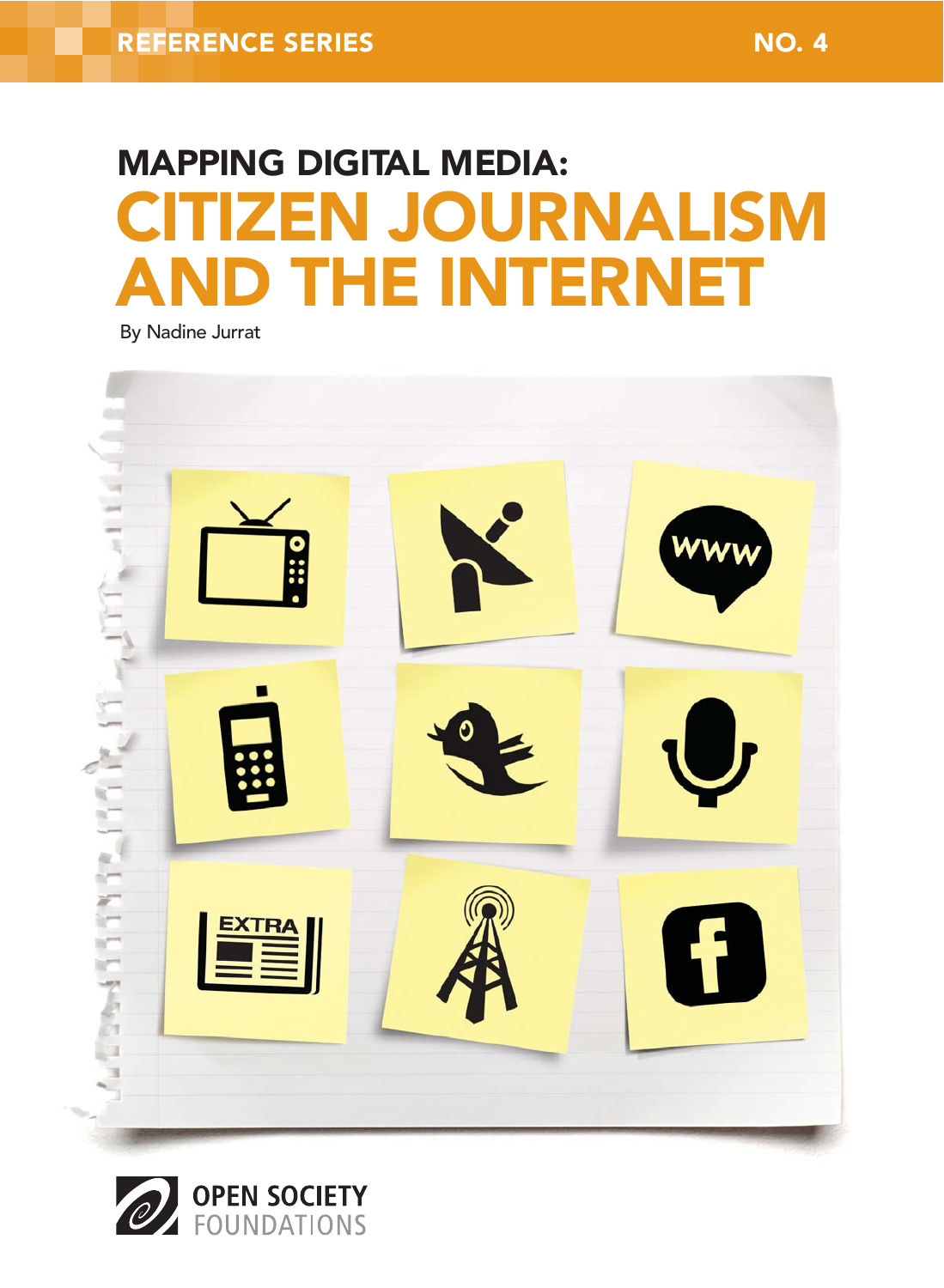## Citizen Journalism and the Internet —An Overview

#### **WRITTEN BY**

Nadine Jurrat<sup>1</sup>

Citizen journalists have become regular contributors to mainstream news, providing information and some of today's most iconic images, especially where professional journalists have limited access or none at all. While some hail this opportunity to improve journalism, others fear that too much importance is placed on these personal accounts, undermining ethical standards and, eventually, professional journalism.

This paper summarizes recent discussions about citizen journalism: its various forms and coming of age; its role in international news; the opportunities for a more democratic practice of journalism; the significance for mass media outlets as they struggle for survival; the risks that unedited citizens' contributions may pose for audiences, mainstream media, and citizen journalists themselves.

The paper ends with a call for a clearer definition of 'citizen journalism' and for further ethical, legal and business training, so that its practitioners continue to be taken seriously by professional media and audiences alike.

<sup>1.</sup> Nadine Jurrat is an independent media researcher.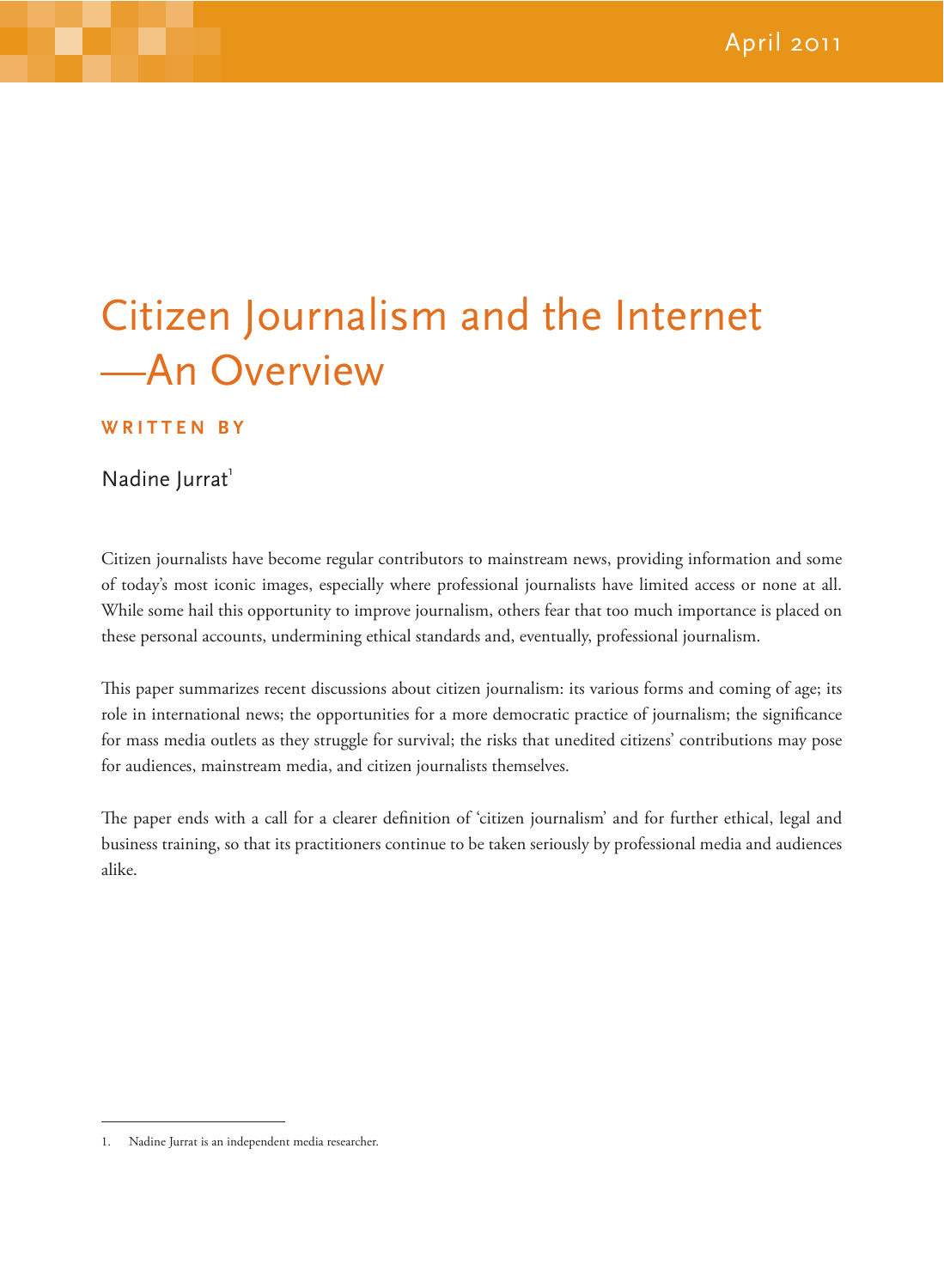## Mapping Digital Media

The values that underpin good journalism, the need of citizens for reliable and abundant information, and the importance of such information for a healthy society and a robust democracy: these are perennial, and provide compass-bearings for anyone trying to make sense of current changes across the media landscape.

The standards in the profession are in the process of being set. Most of the effects on journalism imposed by new technology are shaped in the most developed societies, but these changes are equally influencing the media in less developed societies.

The Media Program of the Open Society Foundations has seen how changes and continuity affect the media in different places, redefining the way they can operate sustainably while staying true to values of pluralism and diversity, transparency and accountability, editorial independence, freedom of expression and information, public service, and high professional standards.

The Mapping Digital Media project, which examines these changes in-depth, aims to build bridges between researchers and policy-makers, activists, academics and standard-setters across the world.

The project assesses, in the light of these values, the global opportunities and risks that are created for media by the following developments:

- the switchover from analog broadcasting to digital broadcasting
- growth of new media platforms as sources of news
- convergence of traditional broadcasting with telecommunications.

As part of this endeavour, Open Society Media Program has commissioned introductory papers on a range of issues, topics, policies and technologies that are important for understanding these processes. Each paper in the **Reference Series** is authored by a recognised expert, academic or experienced activist, and is written with as little jargon as the subject permits.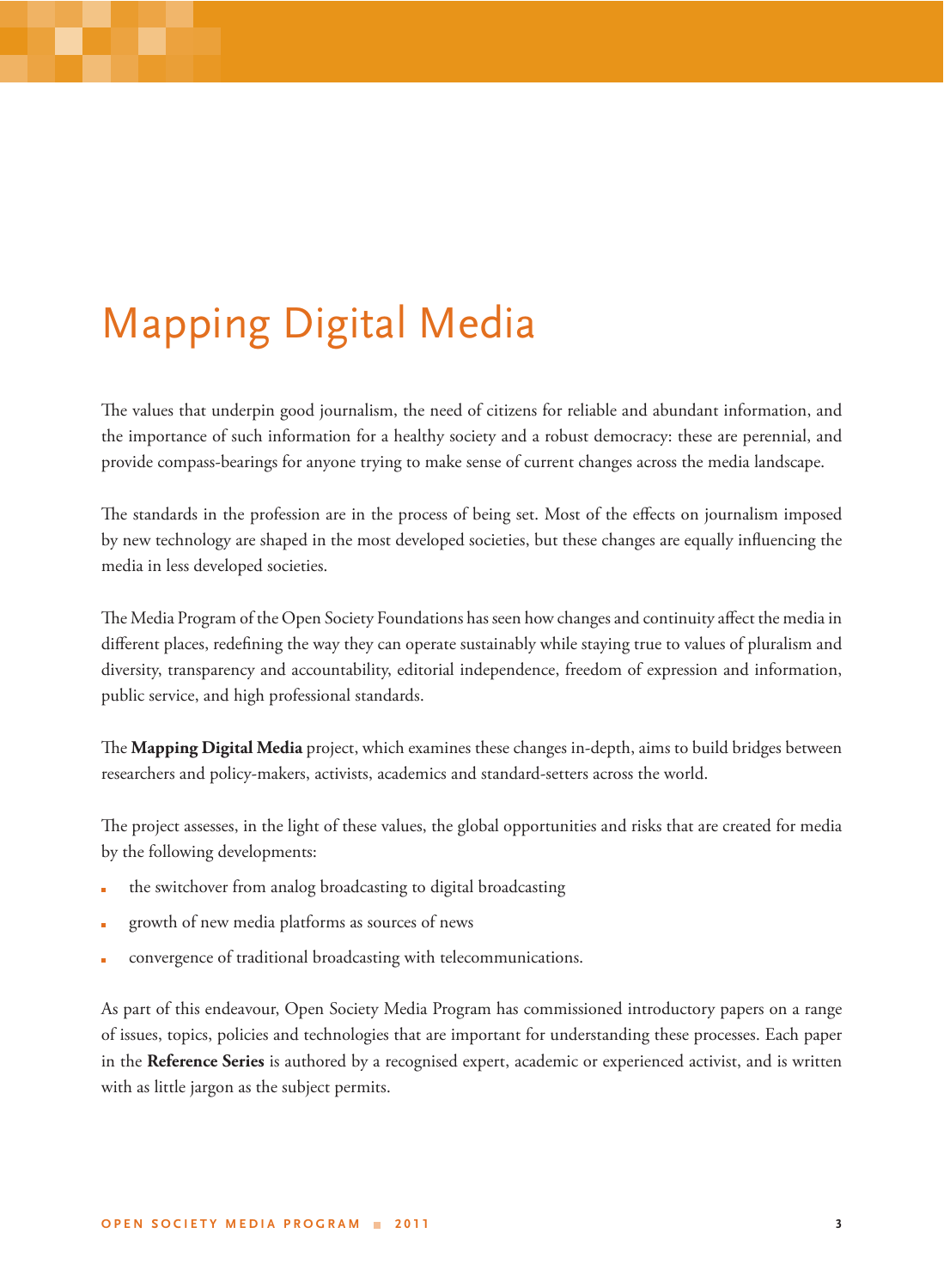The reference series accompanies reports into the impact of digitization in 60 countries across the world. Produced by local researchers and partner organizations in each country, these reports examine how these changes affect the core democratic service that any media system should provide – news about political, economic and social affairs. Cumulatively, these reports will provide a much-needed resource on the democratic role of digital media.

The Mapping Digital Media project builds policy capacity in countries where this is less developed, encouraging stakeholders to participate and influence change. At the same time, this research creates a knowledge base, laying foundations for advocacy work, building capacity and enhancing debate.

The **Mapping Digital Media** is a project of the Open Society Media Program, in collaboration with the Open Society Information Program.

#### **MAPPING DIGITAL MEDIA EDITORS**

Marius Dragomir and Mark Thompson (Open Society Media Program).

#### **EDITORIAL COMMISSION**

Yuen-Ying Chan, Christian S. Nissen, Dušan Reljić, Russell Southwood, Michael Starks, Damian Tambini.

The Editorial Commission is an advisory body. Its members are not responsible for the information or assessments contained in the Mapping Digital Media texts.

#### **OPEN SOCIETY MEDIA PROGRAM TEAM**

Biljana Tatomir, deputy director; Meijinder Kaur, program assistant; Morris Lipson, senior legal advisor; Miguel Castro, special projects manager; and Gordana Jankovic, director

#### **OPEN SOCIETY INFORMATION PROGRAM TEAM**

Vera Franz, senior program manager; Darius Cuplinskas, director

The views expressed in this publication do not represent, or necessarily reflect, the views of the Open Society Foundations.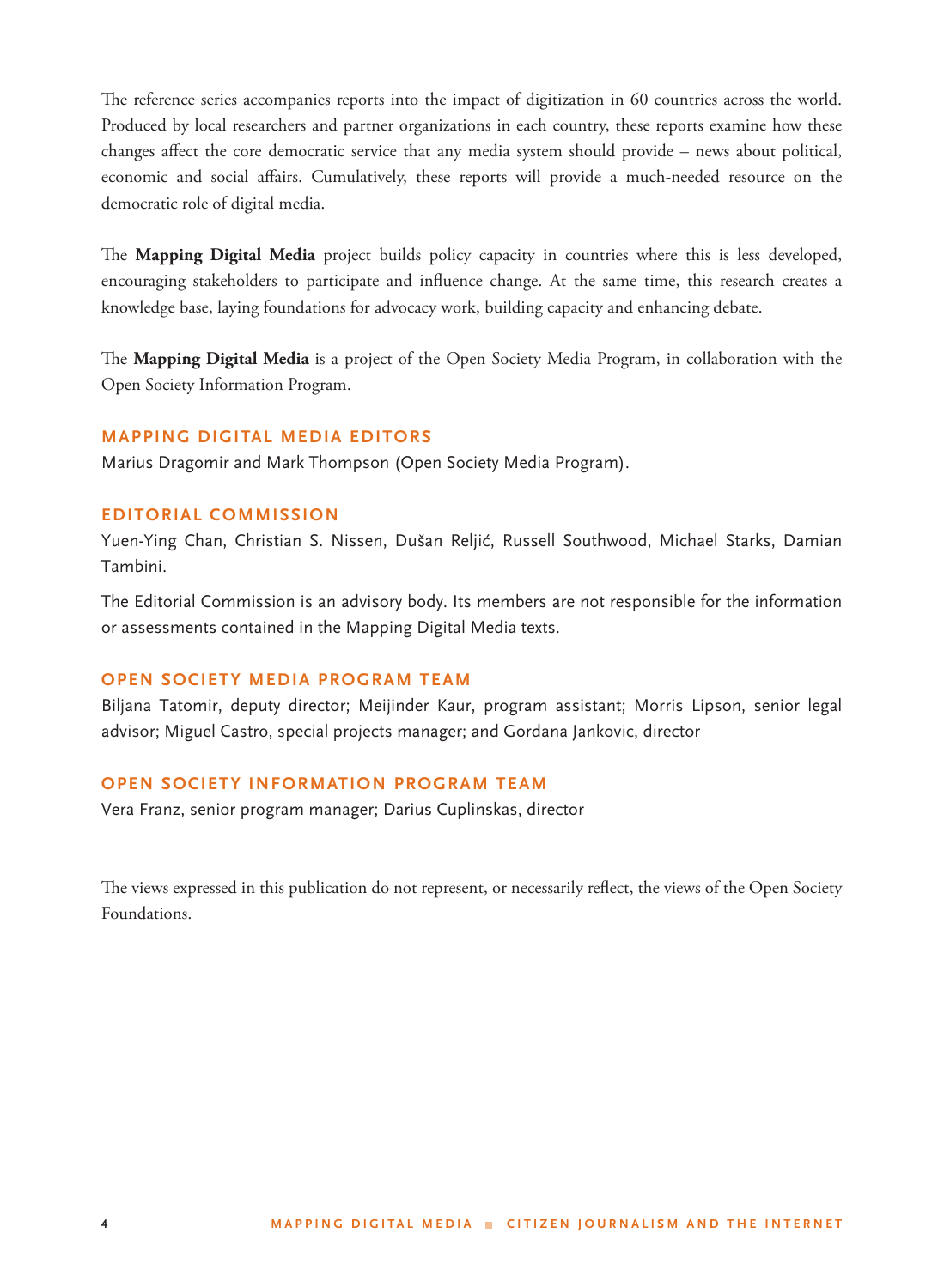### Contents

أكتر

|  | I. Introduction: The Rise of Citizen Journalism on the Internet and in Traditional News  6 |                |
|--|--------------------------------------------------------------------------------------------|----------------|
|  |                                                                                            | $\overline{7}$ |
|  |                                                                                            | 9              |
|  |                                                                                            | 11             |
|  |                                                                                            | 13             |
|  |                                                                                            | 16             |
|  |                                                                                            |                |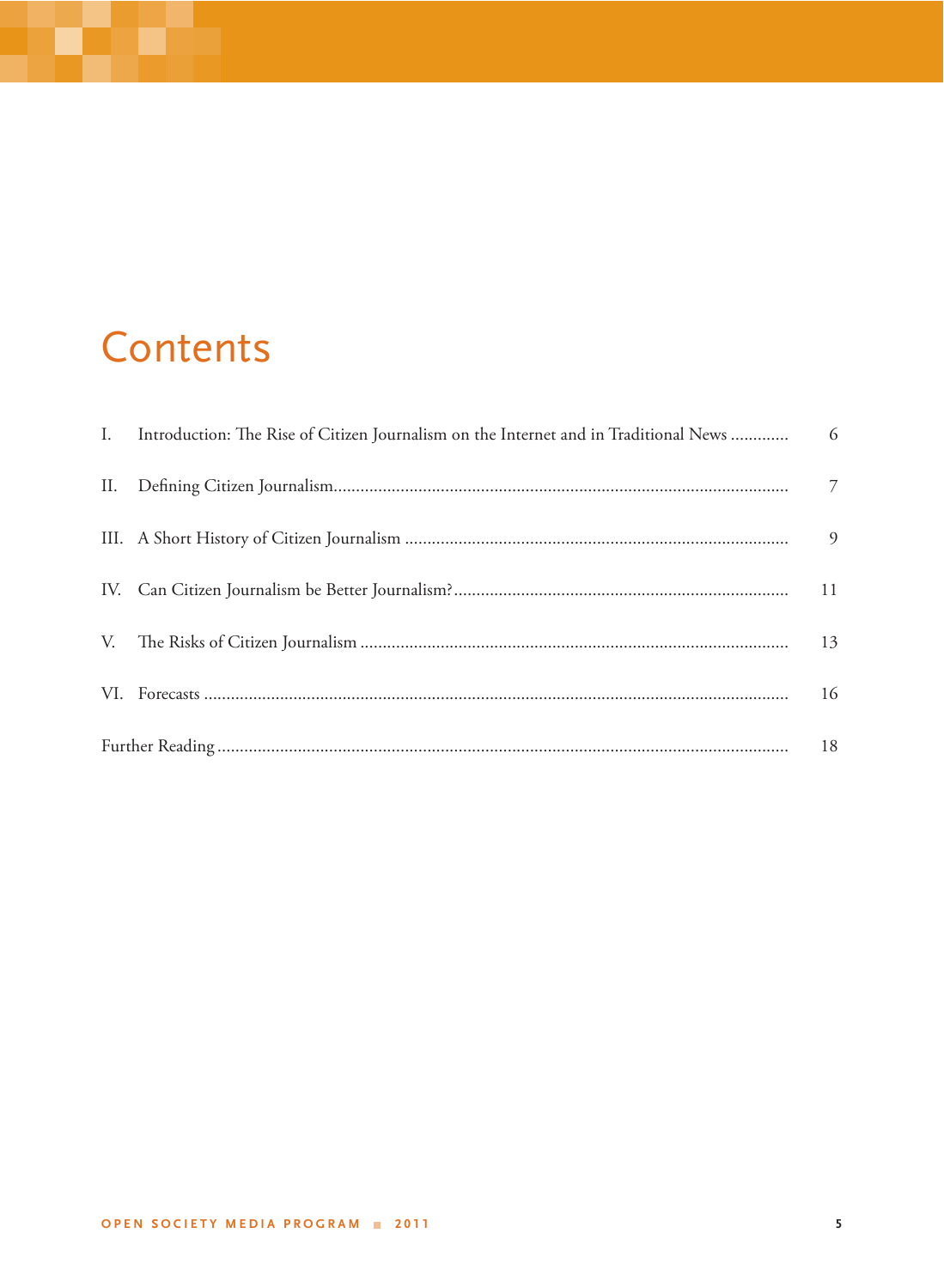## I. Introduction: The Rise of Citizen Journalism on the Internet and in Traditional News

Since the invention of the printing press, non-professional writers have shared information and highlighted perceived injustices through pamphlets and brochures. However, these early forms of citizen journalism had their restrictions: information could only be shared with a limited number of people, and only after a lengthy, and often costly, production process. With the coming of age of Web 2.0, sharing information with millions of "netizens" around the world within seconds has become a reality for anyone who can access the internet. As U.S. Senator Howard Dean once commented: "The internet is Gutenberg on steroids."<sup>2</sup>

As a result, millions of non-professional journalists have been sharing their experiences online, bringing issues to the news agenda that were not—or could not be—covered by mainstream media. At the international level, this has been most apparent during times of crisis: eye witness reports on 9/11 or the violent crackdown on demonstrators during the contentious 2009 Iranian presidential election. Hence, many journalists and academics hail citizen journalism as a more transparent and democratic form of journalism, or as David Cohn, founder of several citizen journalism initiatives, states: "Citizen journalists are artisans who work in the unshaped clay of events before perception has been hardened, glazed and fired in the kilns of public discourse."<sup>3</sup>

Others, among them many professional journalists, are more skeptical. One of them, the British Broadcasting Corporation's (BBC) political presenter and former political editor, Andrew Marr, said in September 2010 that "Most citizen journalism strikes me as nothing to do with journalism at all."4

Both opinions are valid but at the extreme end of recent discussions. This paper will provide an overview of what is considered citizen journalism and how it is shaping national and international news agendas.<sup>5</sup>

<sup>2.</sup> Cited in T. Fiedler, "Crisis Alert: Barack Obama Meets a Citizen Journalist", in S. Allan and E. Thorson (eds.), Citizen Journalism: global perspec*tives*, New York: Peter Lang Publishing, 2009, p. 211.

<sup>3.</sup> D. Cohn, Broowaha.com, "About us", 17 October 2010, available at http://www.broowaha.com/about\_us (accessed 31 October 2010).

<sup>4.</sup> Cited in "Andrew Marr attacks 'inadequate, pimpled and single' bloggers", *Daily Telegraph*, 10 October 2010, available at http://www.telegraph. co.uk/technology/internet/8053717/Andrew-Marr-attacks-inadequate-pimpled-and-single-bloggers.html (accessed 5 November 2010).

<sup>5.</sup> Citizen journalism has also been very successful at the hyperlocal level. See J. Schaffer, Citizen media: fad or the future of news? The rise and pros*pects of hyperlocal journalism*, J-Lab, 2007, available at http://www.kcnn.org/research/citizen\_media\_report/ (accessed 4 November 2010).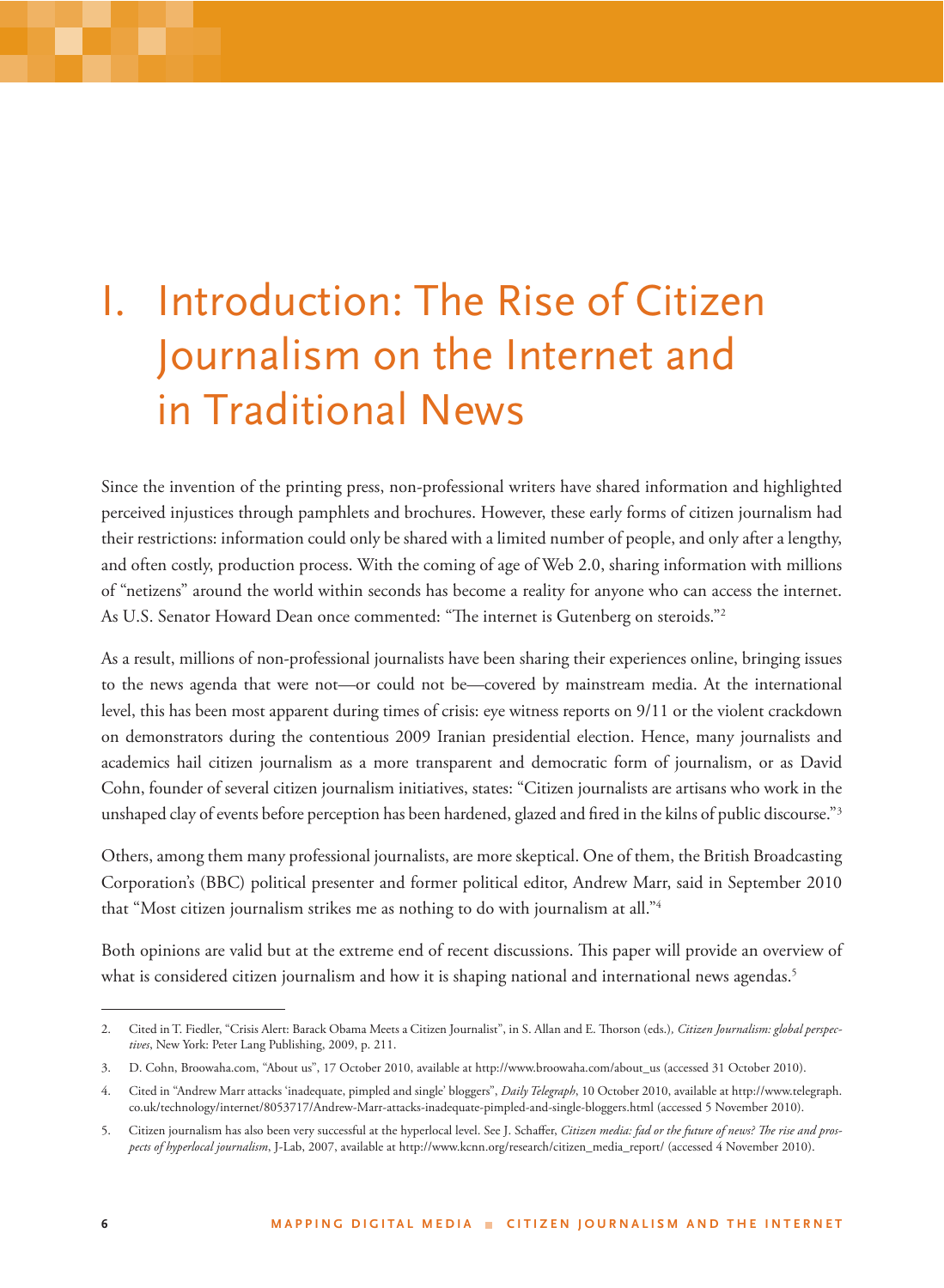### II. Defining Citizen Journalism

Definitions of citizen journalism are as varied as the names it is known by: guerilla, networked, participatory, street, or open source journalism, to give a few examples. Shayne Bowman and Chris Willis describe it as "[t]he act of a citizen, or group of citizens, playing an active role in the process of collecting, reporting, analyzing and disseminating news and information."6

In practice, this can range from commenting on an existing news piece to publishing an article, podcast, photo or video on a personal blog or on Twitter, a dedicated citizen journalism website like The Huffington Post or on YouTube, or on interactive websites that work as extensions to mainstream media, such as Cable News Network's (CNN) iReport. On sites like CNN iReport, editorial gatekeeping is left to the audience: uploaded content will be published unedited as long as it is considered news (as distinct from advertising, for example) and respects principles of taste and decency. Other sites, such as the South Korean OhMyNews.com, only fact-check hard news contributions before publishing them; and then there are websites that operate like a traditional newsroom, also called pro-am ventures, such as The Huffington Post, where professionals edit all user-generated content (UGC) before publication.

Citizen journalists tend to bring themselves into the story; many see themselves as citizen activists. Some happen to be at the 'wrong place at the right time', such as the people caught up in Hurricane Katrina in August 2005, who emailed their personal accounts, pictures and videos taken with their mobile phones to mainstream media like CNN and the *New York Times*, as well as dedicated citizen news sites such as NowPublic.com. Others are very pro-active newsgatherers, who attend and report on specific events, ranging from local town hall meetings for a hyperlocal site, to protests at a G8 conference for Indymedia.org. Journalism is usually not their main occupation, and only few get paid for their efforts.

In contrast to traditional journalism, which brought news as a completed product to its audience in a vertical way, citizen journalism is a more horizontal and conversational sharing of news, which is "always unfinished,

<sup>6.</sup> S. Bowman, C. Willis, *We Media*, Reston, VA: The Media Center at The American Press Institute, 2003, p. 9, available at http://www.hypergene. net/wemedia/ (accessed 24 September 2010).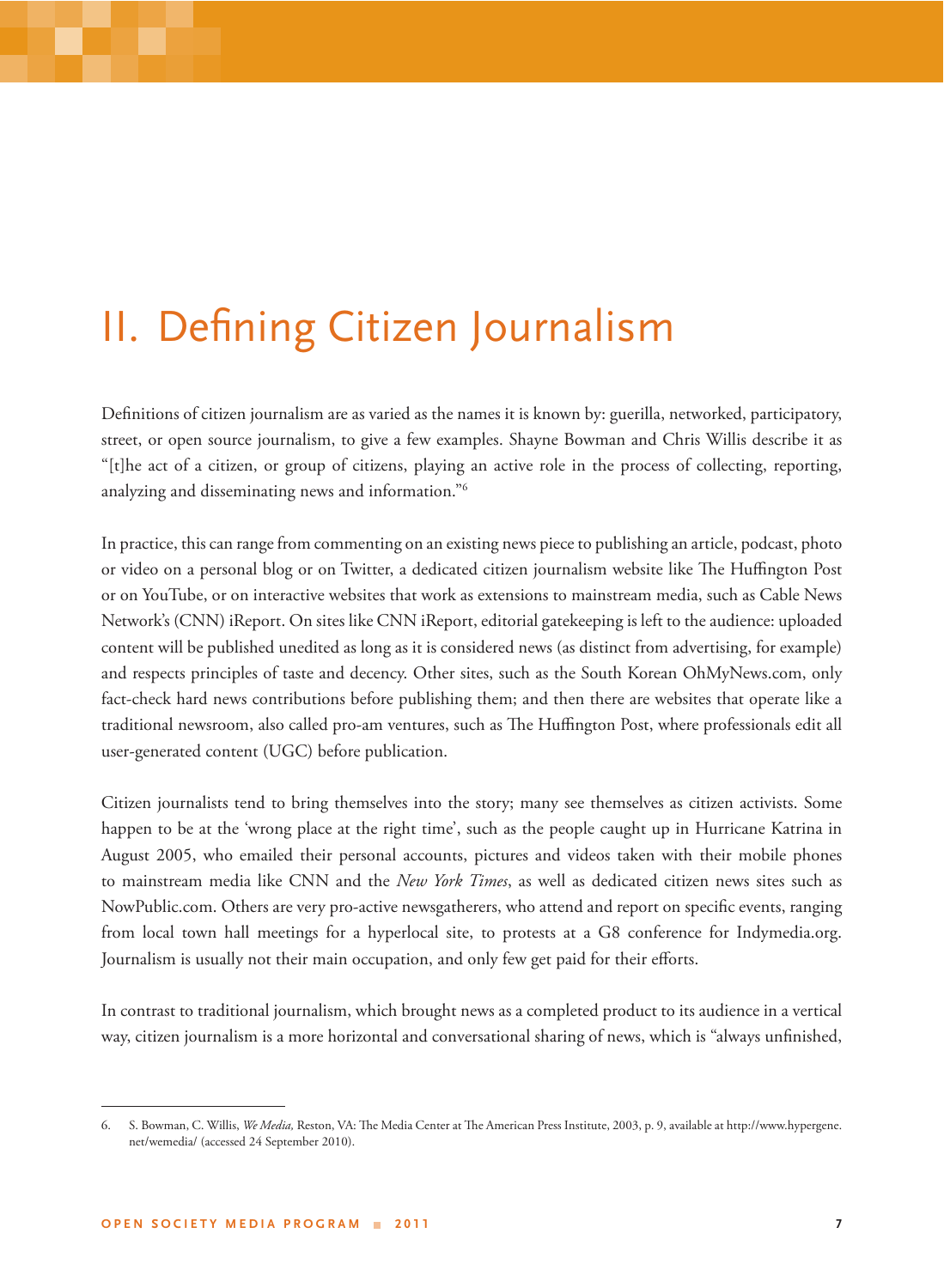and continually under development".<sup>7</sup> Wiki journalism, as practiced on Wikipedia for example, is the most apparent form of this: it works on a web-based application that allows anyone to edit, remove or add content. Thus, the audience is not only connected vertically to people in power, such as editors and politicians, but also horizontally to each other, enabling them to mobilize.<sup>8</sup> The flow of information is no longer controlled from the top. Readers are becoming reporters, citizens and journalists share one identity. This is why champions of citizen journalism, such as Dan Gillmor and Jay Rosen, acclaim it as the most democratic form of journalism, because, in principle, anyone with access to the internet can influence the news agenda.

Thanks to open source, user-friendly software, the technology needed to become a citizen journalist nowadays is very basic: electricity; a computer or mobile phone which can access the internet; broadband, if possible, to upload pictures and videos; and a digital camera or mobile phone with a camera. Software to set up a blog is freely available on wordpress.org or blogger.com, and pictures and videos can be uploaded to specialized websites such as YouTube or Flickr within minutes. In order for this content to be found, readers need access to a search engine, and pictures have to be tagged.

However, in order for citizen journalism to flourish, technological as well as cultural changes are needed. The formerly passive audience needs to contribute actively to the news; on the other side, mass media have to accept the value of UGC and learn to incorporate it in an effective way.<sup>9</sup>

<sup>7.</sup> A. Bruns, *Produsage: Towards a Broader Framework for User-Led Content Creation*, presented at the Creativity & Cognition Conference, Washington, D.C., 2007.

<sup>8.</sup> J. Rosen, *The People Formerly Known as the Audience*, PressThink, http://archive.pressthink.org/2006/06/27/ppl\_frmr.html (accessed 4 November 2010).

<sup>9.</sup> D. Gillmor (2006), p. 14.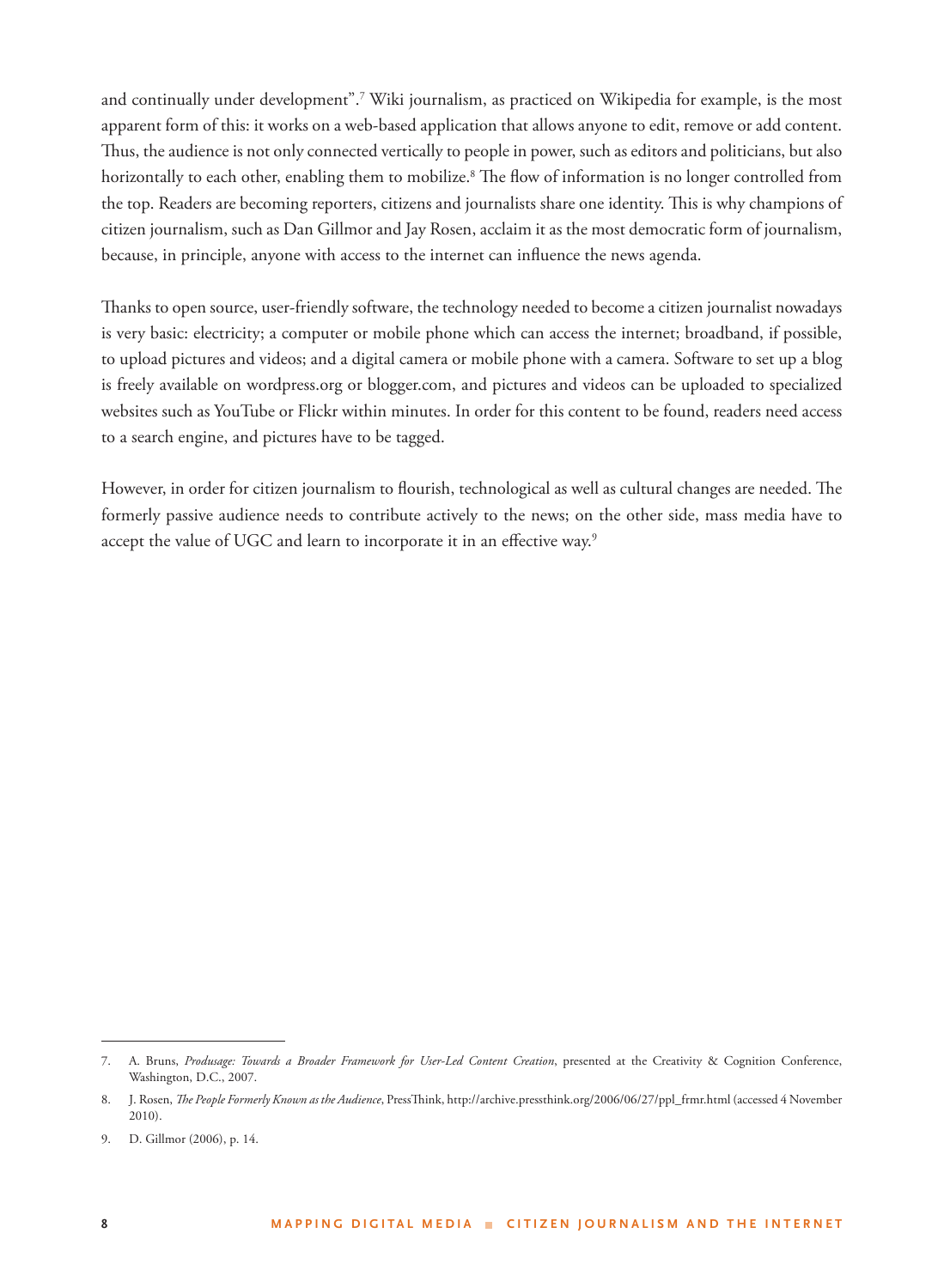### III. A Short History of Citizen Journalism

Some scholars trace the European and U.S. origins of citizen journalism back to 17<sup>th</sup> and 18<sup>th</sup> century pamphleteering.<sup>10</sup> What makes it so much more powerful in the 21<sup>st</sup> century, however, is the speed, low cost and global reach with which topics can be brought to the national and international news agendas, including issues that those in power would prefer to be ignored. According to its advocates, this is one of the great democratic opportunities of citizen journalism.<sup>11</sup>

At the same time, many mainstream media organizations are under financial pressure, especially the newspaper industry, and have cut jobs on investigative and foreign desks. In some countries, including the United States, many local newspapers are closing down. People increasingly feel that a highly concentrated and controlled mass media no longer provides the information relevant to their lives but are following commercial and political aims.<sup>12</sup> In countries with repressive governments, citizens become weary of the official news that is served up to them, as the internet provides an alternative source to state-controlled propaganda. This is where citizen journalists can fill a void.

Citizen journalism came to international prominence during times of crisis: the attacks on New York City and the Pentagon on 11 September 2001 were the first time that people looked to the web for eye witness reports, some of which were also incorporated by mainstream news. Then, during the 2004 Asian tsunami, the term "citizen journalism" was used for the first time as photos and videos which tourists had uploaded on their personal blogs were used on television and in print. However, it was not until the 2005 London bombings that people affected by the attack sent their images and personal accounts to mass media, leading

<sup>10.</sup> See D. Gillmor (2006), pp. 1-4 for examples in the U.S.; also L. Salter, "Issues for Citizen Journalism", in S. Allan and E. Thorson (2009), p. 178.

<sup>11.</sup> Independent Media Centres (IMCs), better known as Indymedia, are one of the prominent examples of this. Founded after covering the antiglobalization protests at the 1999 World Trade Organization (WTO) summit in Seattle, they soon became a well-known—and often controversial—source for covering issues, campaigns and events that they believe are ignored by corporate media. The IMCs see themselves as carrying the tradition of radical pamphleteering from the 17<sup>th</sup> and 18<sup>th</sup> centuries to the 21<sup>st</sup> century, giving the marginalized a voice through their website. See L. Salter, "Issues for Citizen Journalism", in S. Allan and E. Thorson (2009), pp. 178–180.

<sup>12.</sup> M. Deuze, "The Future of Citizen Journalism", p. 259; C. W. Yang, "Citizen Journalism in South Korea", p. 145 in S. Allan and E. Thorson (2009).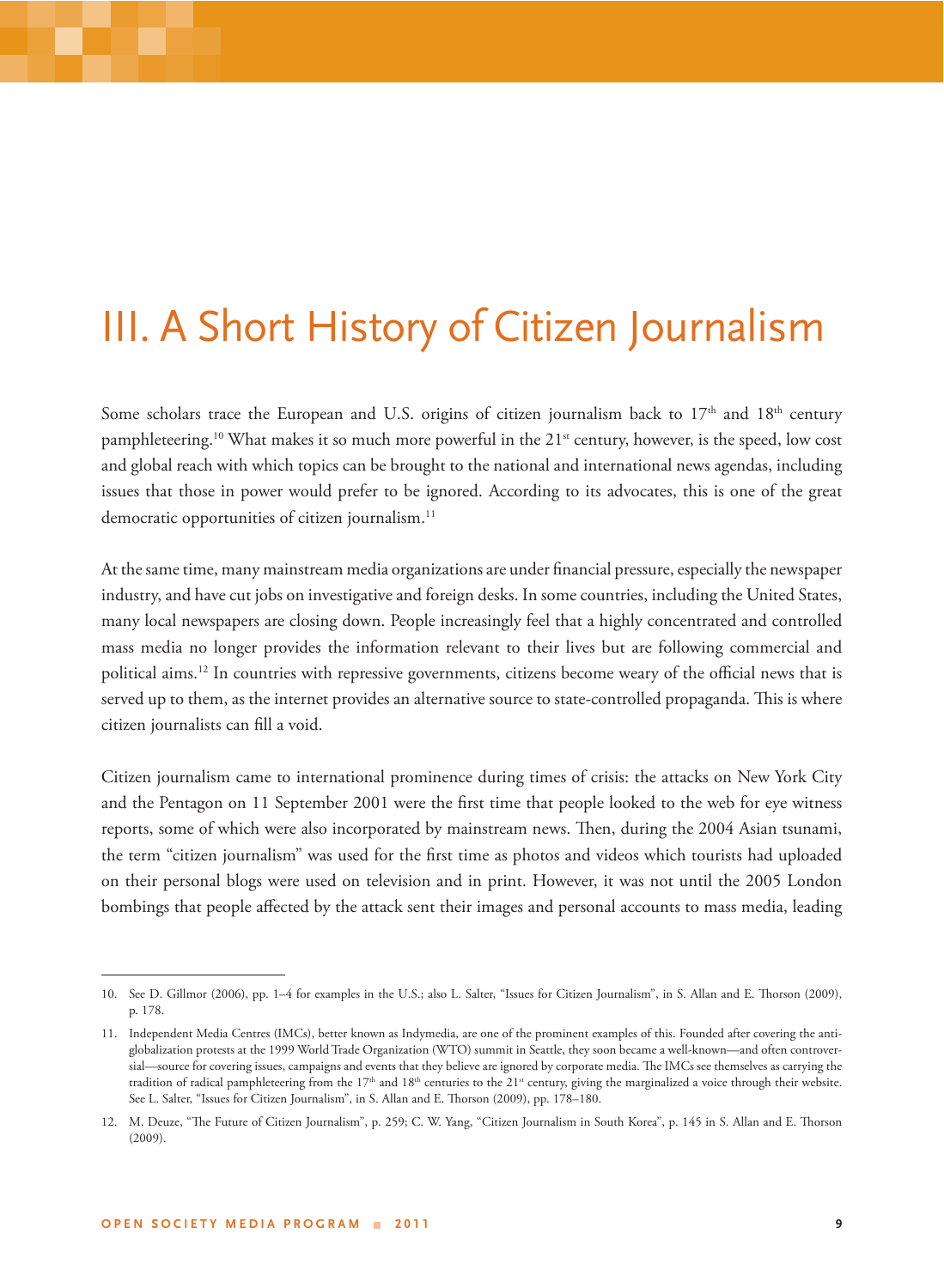them to realize the potential of UGC in situations where their correspondents could not be present in time.<sup>13</sup> As a result, many news outlets now encourage their audiences to upload pictures and information via their websites, or have created dedicated citizen journalism sites.

<sup>13.</sup> During the July 2005 bombings on London's underground and a public bus, media correspondents were not able to get underground to report on or film the effects of the blasts, or be at the scenes of the attacks on time. Some were there incidentally as they were caught up on their way to work, but most of the information available immediately after the attacks—including the most iconic images—came from ordinary citizens.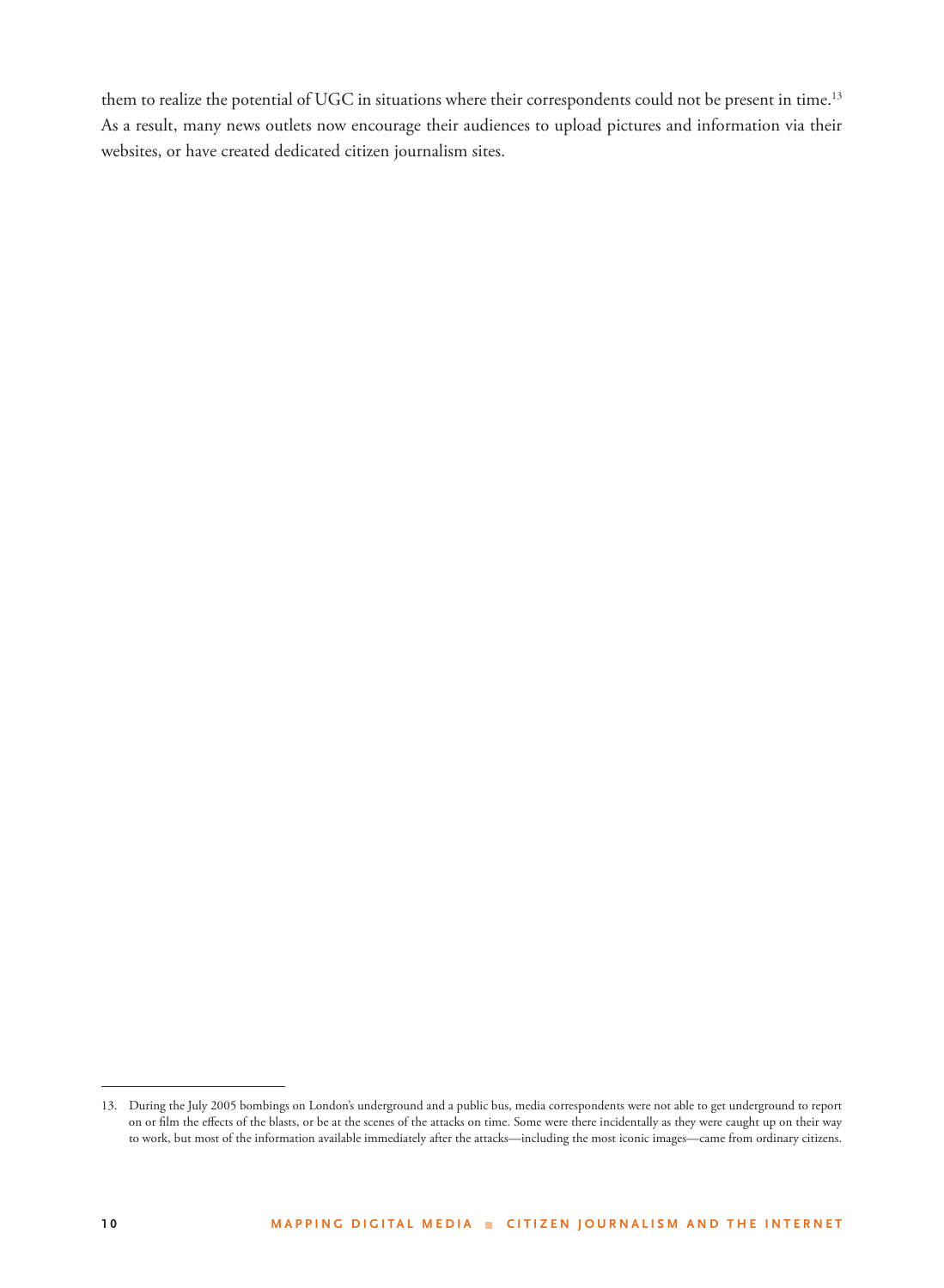## IV. Can Citizen Journalism be Better Journalism?

Advocates of citizen journalism hail it as an opportunity to improve journalism, making it more transparent and democratic as the audience can check the facts presented and easily correct or add to the original article. On citizen journalism sites such as Spot.us or Broowaha.com readers can also decide which stories will be investigated and where they will be placed on the site. During the 2008 U.S. presidential election campaign, a citizen journalism TV channel called Current TV partnered with Twitter during the candidates' debates so that viewers could tweet their comments, which were shown live on screen.<sup>14</sup>

In times of economic crisis and decreasing audiences, particularly among young people, the vast majority of mainstream media has encouraged the active involvement of non-professional journalists in three main ways:

- encouraging comments on an existing news piece
- *crowdsourcing*, where a reporter asks the general public to provide additional information to complete a story, or to help check facts<sup>15</sup>
- uploading content through specifi c applications on websites or creating dedicated citizen journalism sites, such as CNN iReport.

This not only saves costs but makes the research process more transparent, leading to greater trust from the audience as well as brand loyalty. "Smart news organizations are engaging audiences and opening themselves up to the conversation our audiences clearly want", says Helen Boaden, BBC Head of News. ! is engagement

<sup>14.</sup> Current TV was founded in 2005 by former U.S. Vice President Al Gore and former politician and attorney Joel Hyatt, as the result of disenchantment with U.S. news networks. Available through cable in the U.S., the UK, Ireland and Italy, current.tv has led the way in creating a model of interactive viewer created content (VC2) and has won several awards, including an Emmy for Best Interactive Television Service in 2007.

<sup>15.</sup> One of the most efficient uses of crowdsourcing has occurred in the United Kingdom since July 2009, when the Guardian asked readers to look closely at their Member of Parliament's expenses and help verify the facts in 458,832 official documents indicating misuse of expenses claims; as of 2 November 2010, 27,249 readers have reviewed 221,850 documents at a cost of around GBP 50 for the newspaper.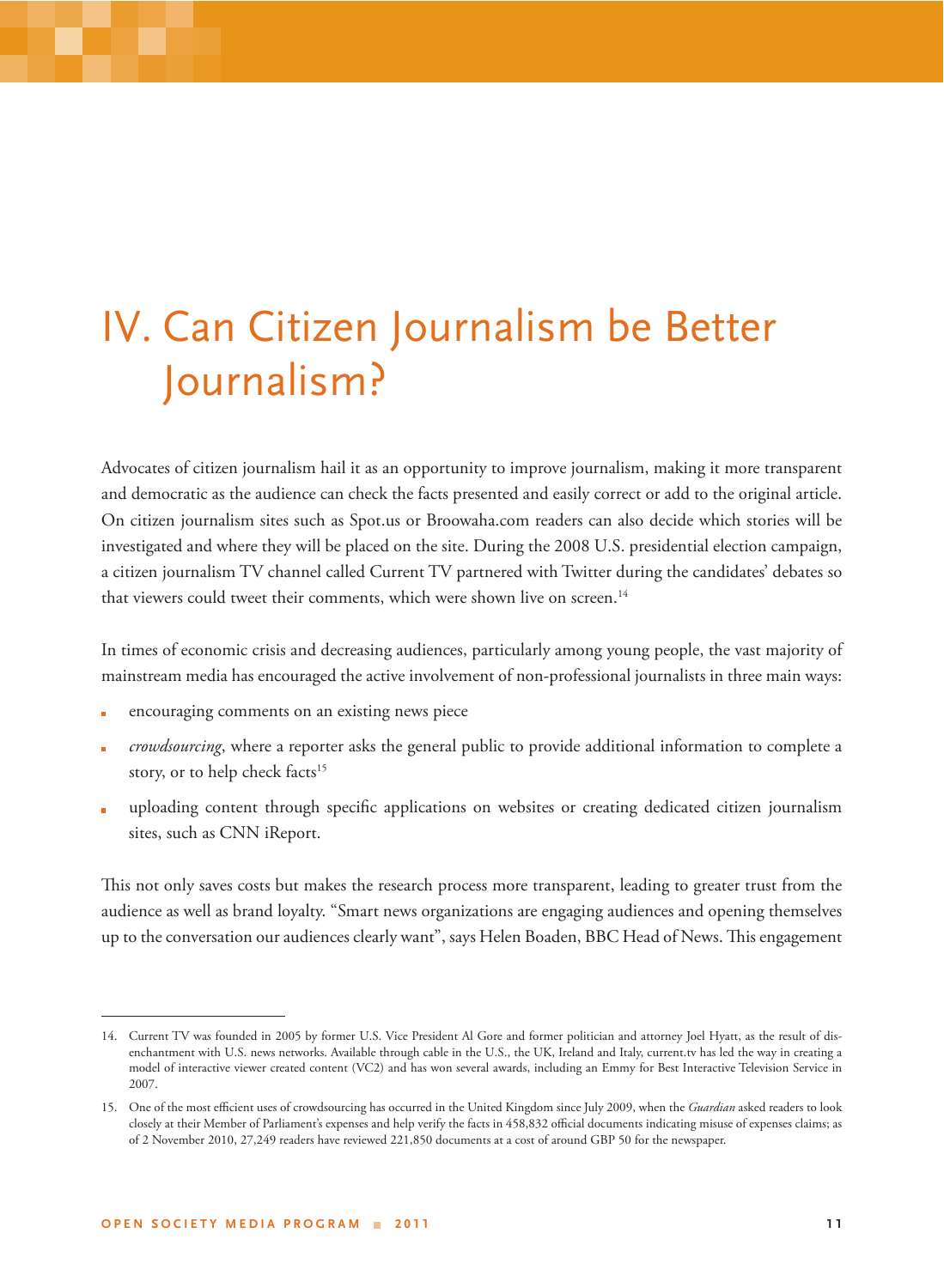also offers mainstream media a more varied catalogue of sources. The BBC has invested in a dedicated UGC hub, which deals with about 12,000 emails and 200 photographs and videos per day, on the basis that "someone out there will always know more about a story than we do".16

Furthermore, citizen journalism can help "[expand] the ideological spectrum for news audiences".17 Eye witness reports from ordinary people provide a variety of personal points of view, at times contradicting official statements. One of the most famous bloggers during the first years of the War in Iraq, for example, was Salam Pax (pseudonym), an Iraqi student, who through his blog "Where is Raed" gave an insight to his everyday life–including bombings and disappearances of people—inside Baghdad before and after the U.S. invasion, often contradicting the official statements of the U.S. and United Kingdom governments. He quickly gained a large number of regular followers, among them mainstream UK media such as the BBC and the *Guardian,* which regularly featured his reports. In contrast to other news stories, his accounts were very personal, making this international event less abstract for people outside Iraq.

Citizen journalism initiatives can also fill a void in regions where mainstream media do not or cannot fully cover the news. In Mexico, the controversial El blog del Narco (blogdelnarco.com) is said to be run by an unknown IT student. The site publishes reports and at times gory images of the country's war on drugs, which the mass media cannot cover for fear of attacks by the drug cartels or because they are already owned by them, and which the government does not always want to see published. Contributions about killings and street fights come from ordinary citizens as well as professional journalists who are not able to publish their articles in their usual outlets under their real names. For people living in the affected areas, this is their only source of information. The site draws around three million unique monthly hits.<sup>18</sup>

In repressive countries, eye witness reports and images taken by ordinary citizens are often the only testimony available and can help influence international politics. This was particularly apparent during the contentious 2009 Iranian presidential election, when foreign correspondents were banned from the country, local media was under governmental control and opposition journalists were imprisoned. The rest of the world-and indeed many Iranians-only knew about the demonstrations and the violent crackdown due to the images and reports uploaded on personal blogs, social websites or sent directly to international media. The video of the dying Neda Agha Soltan, a student who was shot by the Basij militia, became *the* iconic image for the opposition movement in Iran. The video was taken on a mobile phone, and to avoid censorship, emailed to an Iranian expatriate in the Netherlands, who uploaded it on YouTube and Facebook, and sent it to various international media outlets, which showed it immediately. Millions of people around the world watched it, and its popularity forced world leaders as well as the Iranian government to publicly comment on political developments in Iran.

<sup>16.</sup> Helen Boaden, BBC Head of News, quoted in S.Allan and E. Thorsen (2009), p. 4.

<sup>17.</sup> M. Wall, "The Taming of the Warblogs: Citizen Journalism and the War in Iraq", in S. Allan and E. Thorson (2009), p. 34.

<sup>18.</sup> S. Ackerman, "Mexico's Top Narco-Blogger Comes Forward", *Wired*, available at http://www.wired.com/dangerroom/2010/09/mexicos-topnarco-blogger-comes-forward/ (accessed 28 April 2011).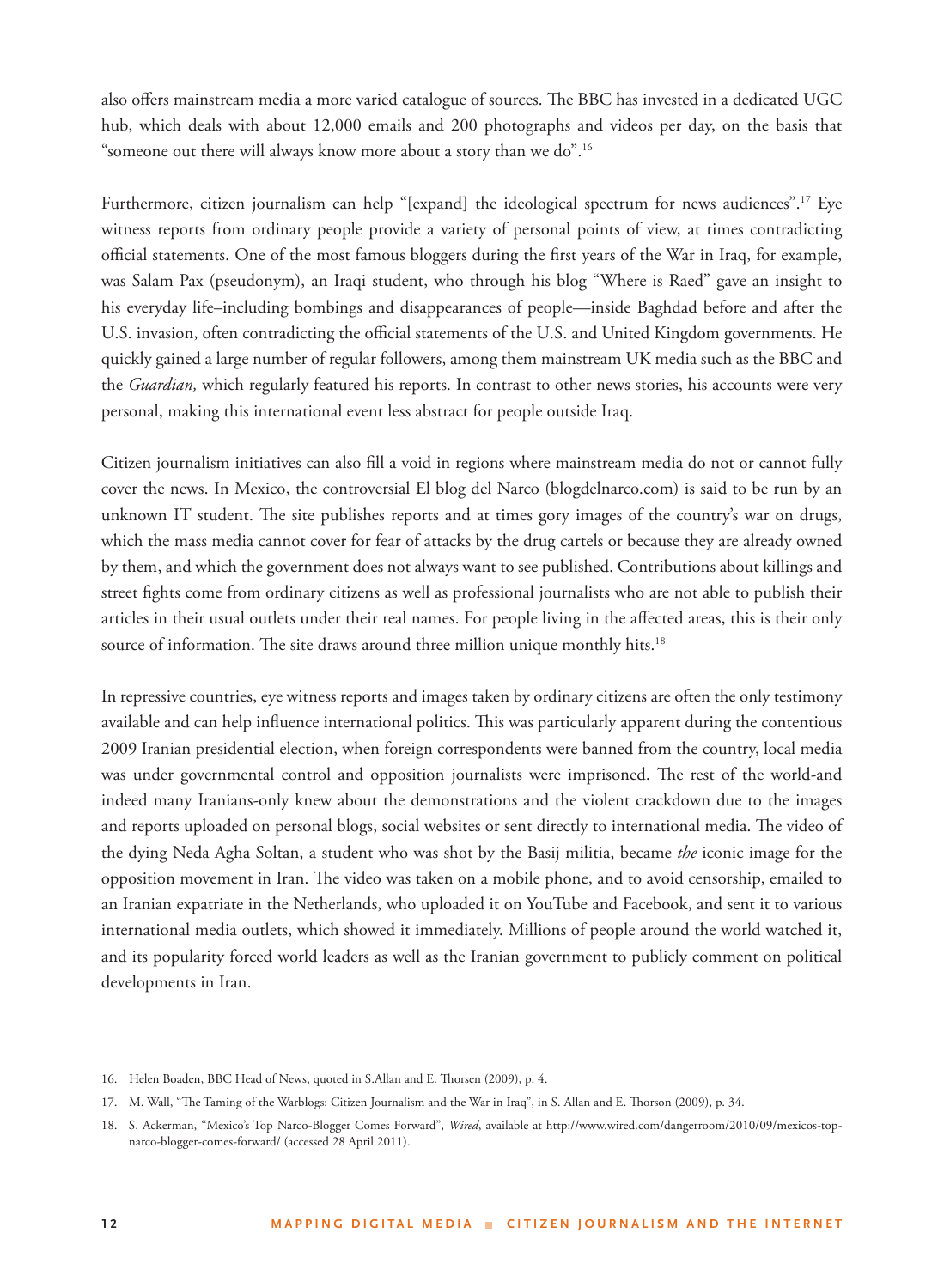### V. The Risks of Citizen Journalism

According to Bowman and Willis, "the intent of [a citizen's] participation is to provide independent, reliable, accurate, wide-ranging and relevant information that a democracy requires".19 However, due to the fact that in general citizen journalists are not professionally trained—or simply do not have these intentions—not all contributions from citizen journalists adhere to ethical standards that can be expected of professional journalists. Moreover, citizen journalists, especially those who write, usually give a very personal and therefore often biased view of an event. Some clearly identify their intentions—political or other—such as Indymedia or The Huffington Post; many mainstream news organizations indicate UGC, and whether this content can be verified by other sources. But others place personal accounts of citizens alongside reports from their staff, making it more difficult to distinguish amateur and therefore unchecked content from professional content, which has been checked for accuracy, objectivity, truthfulness and fairness.

Many citizen contributors do not see themselves as journalists but rather as activists, and therefore do not believe they *should* adhere to media ethics. However, if their work is published in the media, it can have damaging effects, especially on sites where the editorial gatekeeping is left completely to the audience. One of the most striking examples for this was a report by an anonymous source, only identified as 'johntw', on CNN iReport on 3 October 2008 about Apple CEO Steve Jobs suffering a heart attack and being rushed to hospital. As there had already been concerns about Mr Jobs's health, Apple's stock prices sank to a 17-month low within minutes of the posting. Only when the blog Silicon Valley Insider rectified the information after having checked it with an Apple spokesperson, who had strongly denied the report, was the story brought to a halt and Apple's stocks slowly recovered. The incident also damaged CNN iReport's reputation, although the site clearly states that only content marked 'CNN iReport' has been vetted. While this "news item" might have been relevant, it was neither reliable nor accurate, and since the author was anonymous, he or she could not be held accountable or responsible.

<sup>19.</sup> S. Bowman, C. Willis (2003), p. 9, available at http:// www.hypergene.net/wemedia/ (accessed 24 September 2010).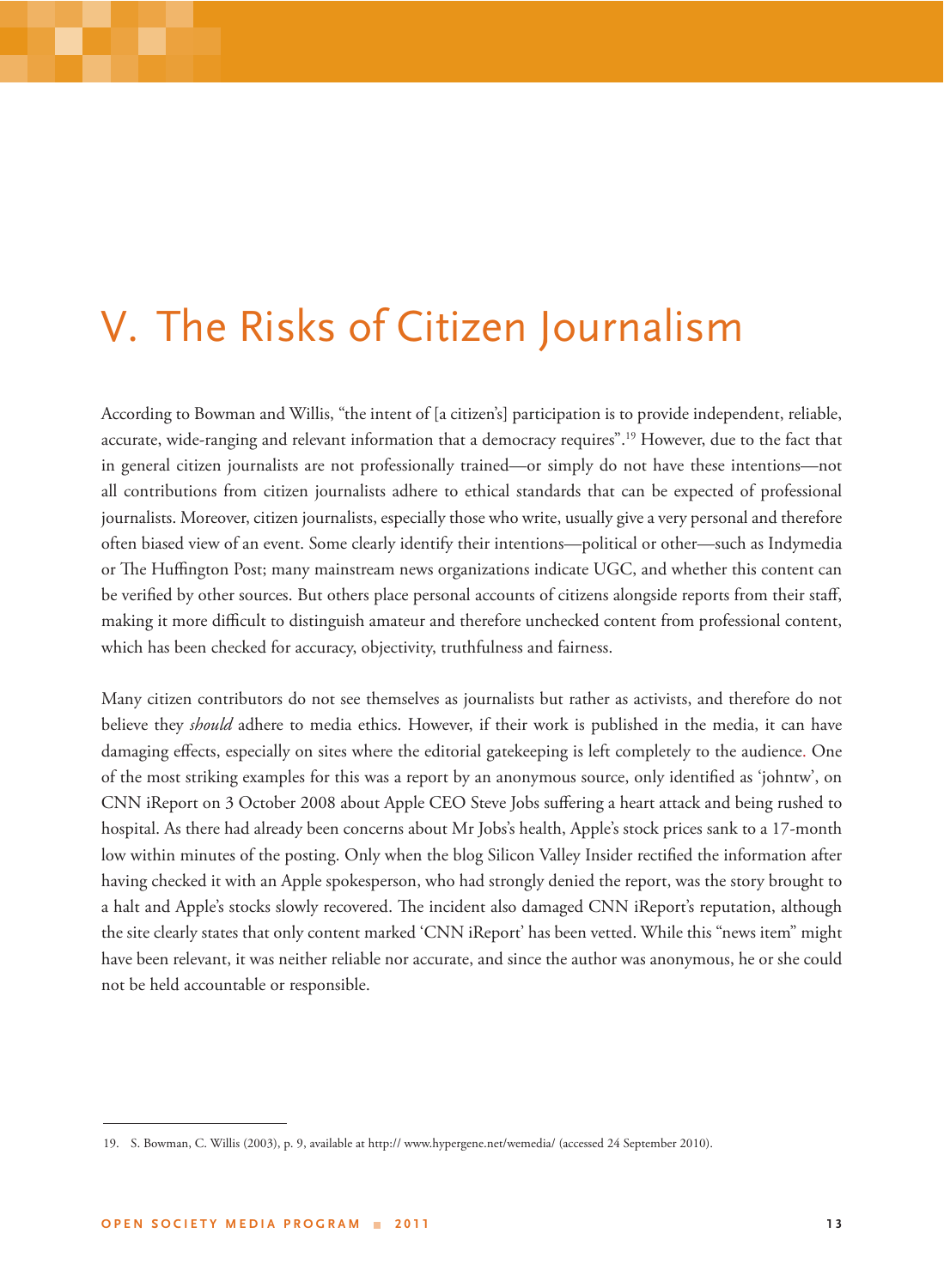Many critics have stressed that anonymity in citizen journalism is one of its pitfalls, making it difficult and at times impossible to ensure that information is correct and that the author takes responsibility for the posting. However, in times when half of the imprisoned journalists around the world are online journalists, $^{20}$  staying anonymous can be vital in certain countries. The person who shot the video of the killing of Ms Soltan remains anonymous, fearing reprisals from the Iranian government, albeit having won the prestigious 2009 George Polk Award for Videography.

Governments and commercial entities have also woken up to the influence of citizen content on the internet and use it to promote their policies or products. In 2006, just ahead of the U.S. midterm elections, senators were caught 'polishing' their entries on Wikipedia to make them look more favorable. The George W. Bush administration used citizen journalists to promote U.S. policy in Iraq by targeting influential bloggers and giving them "special access" to certain members of the Department of Defense, inviting them to roundtables, providing images of the war, and even embedding some of them with U.S. troops. While replicating official statements without critical evaluation also occurs in mainstream news, untrained citizen journalists are often more vulnerable to be used as propaganda tools, especially if on the whole they support the cause. In 2006, the Department of Defense admitted that their press releases would be replicated without many questions asked by the bloggers they are sent to.21 El Blog del Narco (mentioned above) is also used by drug cartels as a propaganda tool, uploading comments and images to show their influence and to threaten each other.

As a result, the audience needs to be particularly careful when evaluating content from citizen journalists. While much of the credibility of citizen reports stems from being imperfect and biased, especially in the blogosphere,<sup>22</sup> the fact is that the audiences have to stop being passive recipients of information and become active users of news if they want to benefit from citizen journalism, checking the facts they are given with other sources, online and offline. Dan Gillmor calls this creating a "hierarchy of trust".<sup>23</sup>

In contrast to professional journalists, who should always identify themselves as such and not report on anything discussed 'off the record', citizen journalists may not see themselves as bound by the same professional standards. This became apparent during the 2008 U.S. presidential campaign in a scandal later named "bittergate". Mayhill Fowler, one of the Huffington Post's "OffTheBus" bloggers, reported on comments by Barack Obama about bitter working class voters, made during a fundraising event.<sup>24</sup> The event was closed to the press; Ms Fowler had been invited as an Obama supporter. When she reported the comments, she created a media frenzy which was seen as harming Obama's presidential ambitions. This controversy raised questions about the definition and obligations of a journalist.

<sup>20.</sup> See Committee to Protect Journalists, *Annual Report 2010,* New York, 2009; available at http://cpj.org/about/CPJ.Annual.Report.2010.pdf (accessed 24 September 2010).

<sup>21.</sup> M. Wall (2009), pp. 37–39.

<sup>22.</sup> S. Allan, *Online News*, cited in M. Wall (2009), p. 36.

<sup>23.</sup> D. Gillmor (2006), p. 189.

<sup>24.</sup> OffTheBus was an experiment by Huffington Post founder Arianna Huffington and journalism professor Jay Rosen during the 2008 U.S. presidential campaign, where citizen journalists followed the Democratic candidate's campaign across the country.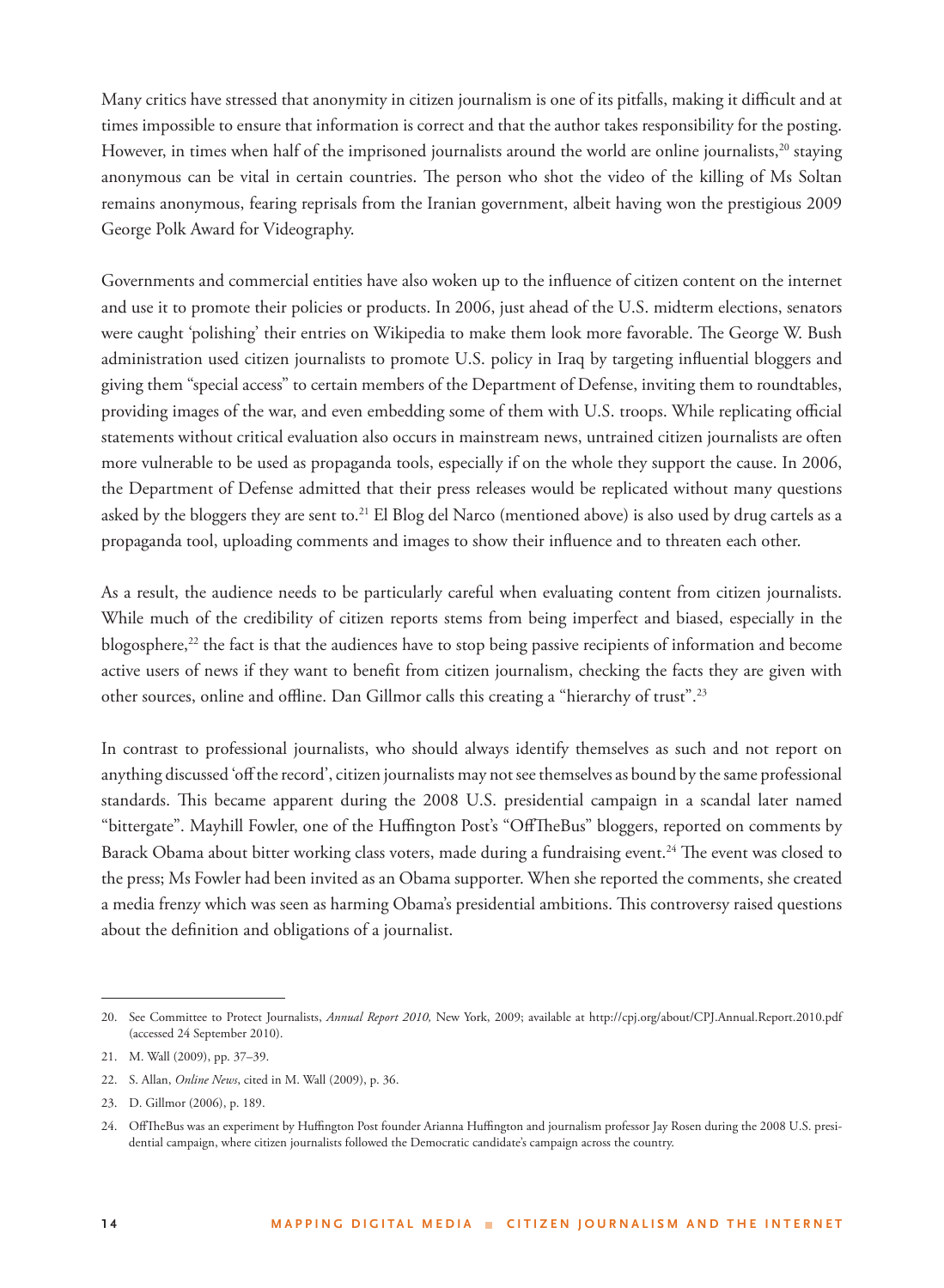While there were no legal implications for Ms Fowler or The Huffington Post, citizen journalists are not immune from legal action. Examples of citizens being imprisoned for their critical reporting in repressive countries might be extreme but copyright, libel and so-called security laws transcend national boundaries and can potentially affect anyone publishing online. Whereas professional journalists often enjoy specific privileges, such as protection against libel charges and protection of journalistic material, citizen journalists generally do not qualify for these rights, particularly if they do not adhere to basic journalistic standards. 25

<sup>25.</sup> For legal guidelines, see *The Handbook for Bloggers and Cyberdissidents* on www.rsf.org (available in various languages) (accessed 24 September 2010).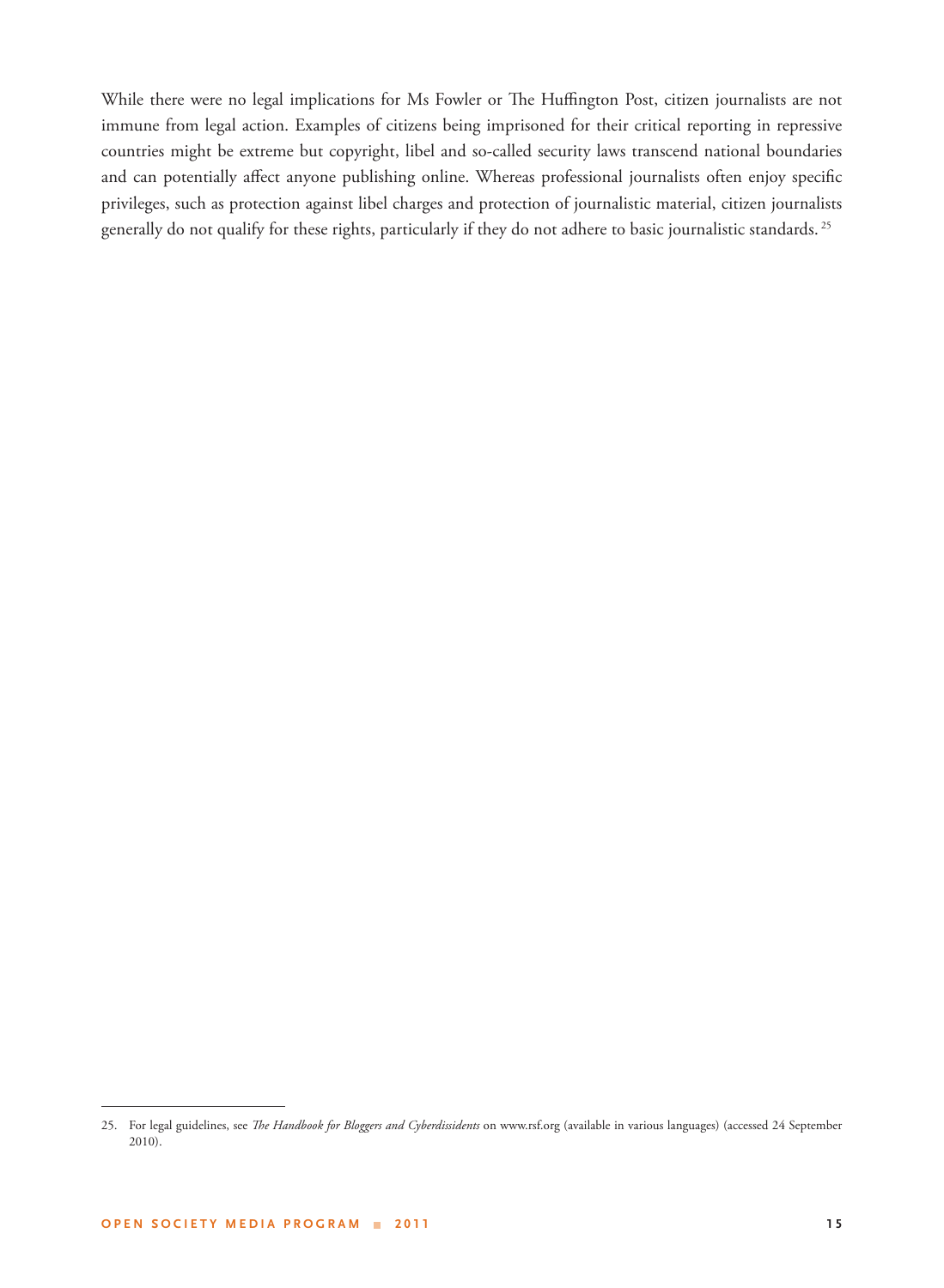### VI. Forecasts

With Twitter, YouTube and other similar sites dominating the space of immediate, uncensored comment and video, many citizen journalism news websites have taken steps to become more professional and transparent. They have set up advisory boards, hired professional editors and laid down editorial guidelines, ensuring greater accuracy and credibility. As a result, many have seen an upsurge in users and were able to raise more funds through advertising.

The rising quality of some citizen journalism, along with the impact of the financial crisis on the so-called legacy media, have created fears that UGC might even come to replace professional journalism. However, recent studies have found that while citizen reporting is increasing in niche markets, i.e. on specific topics or at the hyperlocal level, it is merely complimenting mainstream national and international news. As the majority of citizen journalism news sites depend on voluntary contributions from people whose main occupation is not journalism, they cannot always be timely or relevant. Furthermore, many traditional news sites are more interactive than their citizen journalism counterparts. As long as citizen news sites do not have access to resources on the scale of mass media, they will not be able to replace them.<sup>26</sup>

Instead, there will be ever closer cooperation between citizen and professional journalism, which may indeed lead the so-called legacy media to become "mutualized news organizations", in a phrase coined by *Guardian* editor Alan Rusbridger.<sup>27</sup> Citizen journalism still largely depends for its topics on mainstream news. Many citizen journalism sites now have content-sharing agreements with mainstream media or news agencies; others have been bought by big media organizations, such as Slate, which was purchased by the owners of the *Washington Post*,<sup>28</sup> NowPublic.com, which was bought by the Clarity Digital Group,<sup>29</sup> or most recently

<sup>26.</sup> S. Lacy et al., "Citizen Journalism Web Sites Complement Newspapers', *Newspaper Research Journal*, Vol.31, No. 2, Spring 2010, pp. 34–46; M. Deuze, 'The Future of Citizen Journalism", in S. Allan and E. Thorson (2009), pp. 255-264.

<sup>27.</sup> Rusbridger, Alan, "The Hugh Cudlipp Lecture: Does Journalism Exist?", available at http://www.guardian.co.uk/media/2010/jan/25/cudlipplecture-alan-rusbridger (accessed 25 November 2010).

<sup>28.</sup> Slate, "About us", 9 June 2009, available at http://www.slate.com/id/2147070/ (accessed 22 December 2010).

<sup>29.</sup> Wikipedia, "Now Public", 2 November 2010, available at http://en.wikipedia.org/wiki/NowPublic (accessed 22 December 2010).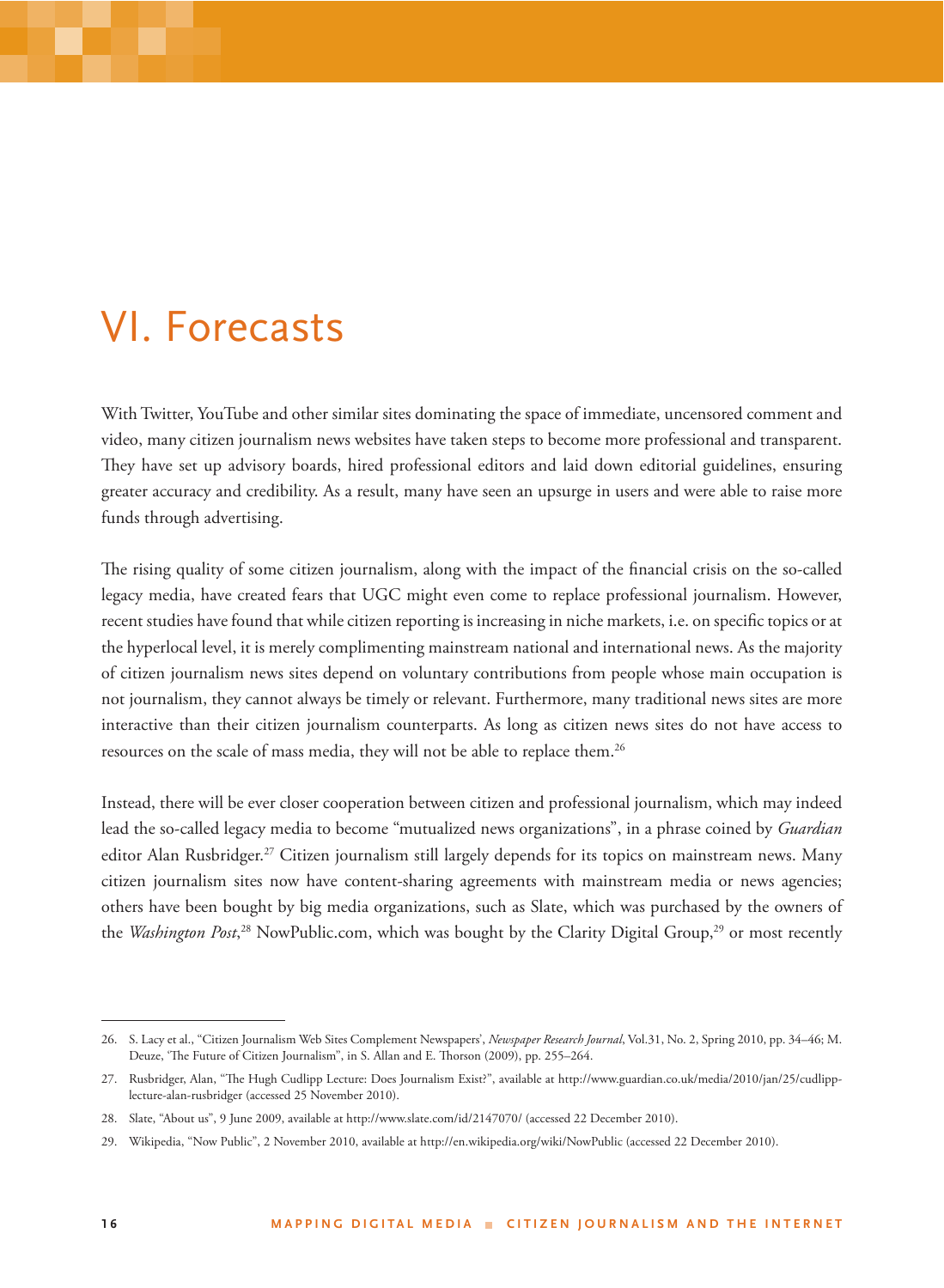The Huffington Post, which was sold to AOL for US\$ 315 million. While there are disputes about the term citizen journalism—and many citizen journalists agree not to be called journalists—participatory journalism is here to stay as long as ordinary people feel the need to share their experiences online. Technological advances, especially in the mobile phone industry, facilitating video uploads directly to citizen journalism websites, will increase the speed of eyewitness reporting.

Credibility and trustworthiness cannot be easily achieved; they need to be pursued with determination; and even when this goal is achieved, economic viability does not necessarily follow. Oh Yeon-ho founded OhMyNews.com in 2000 as a purpose-built platform for citizen journalism, on the premise that the quality of a news piece determines how well it is received.30 He succeeded in making OhMyNews one of the most influential news providers in South Korea, but not in putting it on a sound business footing.<sup>31</sup>

In order for citizen journalists to continue providing relevant information for the general public, training in ethical standards and legal pitfalls in the context of personal reporting should be made more widely available. In 2007, OhMyNews opened a citizen journalism school outside Seoul. The citizen video site SmallWorldNews. com has recruited and trained locals in Iraq and other conflict zones to become documentarians. Other organizations, such as the U.S. based Knight Foundation and Open Society Foundations (OSF), also support the democratic potential of citizen journalism by providing guidelines, discussion forums and citizen journalism training online, on the ground, and in cooperation with journalism schools. $32$ 

Furthermore, a range of viable business models need to be developed so that citizen journalists can spend more time investigating a story. There are some promising examples, such as The Huffington Post raising US\$ 20 million since 2006 to cover more local news and 'hire' more paid citizen journalists for investigative work, or Spot.us where the audience can sponsor an investigation, but it is too soon to tell whether these will be successful in the long term.<sup>33</sup> In any case, reliable, truthful and accurate content is essential for a successful business model.34 Finally, but maybe most importantly, the term "citizen journalism" itself needs to be more closely defined as it currently includes anyone uploading UGC which is considered 'news' by someone in the world. A new definition might start from the truism that—however much training they may receive—citizen journalists are citizens first and foremost, not trained journalists; and this should shape our expectations of what they do, and of its value.

<sup>30.</sup> R. Hauben, "OhMyNews and 21st Century Journalism", 9 September 2009, available at http://english.ohmynews.com/articleview/article\_view. asp?no=246787&rel\_no=1 (accessed 23 December 2010).

<sup>31.</sup> OhMyNews is struggling to raise funds to cover its operation. See http://www.journalism.co.uk/news/time-running-out-for-ohmynews-members-club/s2/a536382/ (accessed 10 December 2010).

<sup>32.</sup> Open Society Foundations, "Media & Information", n.d., available at http://www.soros.org/initiatives/mena/focus\_areas/media; "Civic Journalism and Open Media Conference", n.d., available at http://www.soros.org/initiatives/information/events/civil\_20070321 (accessed 22 December 2010); Knight Foundation, "What We Fund—Digital Media and News in the Public Interest", n.d., available at http://www.knightfoundation.org/programs/journalism/what\_we\_fund/priority\_detail.dot?id=132830 (accessed 22 December 2010).

<sup>33.</sup> South Korea's OhMyNews, one of the first, most established and influential citizen journalism websites, is struggling to raise funds to cover its operation. See http://www.journalism.co.uk/news/time-running-out-for-ohmynews-members-club/s2/a536382/ (accessed 10 December 2010).

<sup>34.</sup> IDATE, TNO and IvOR, User-Created-Content: Supporting a participative Information Society, 2008, p. 290.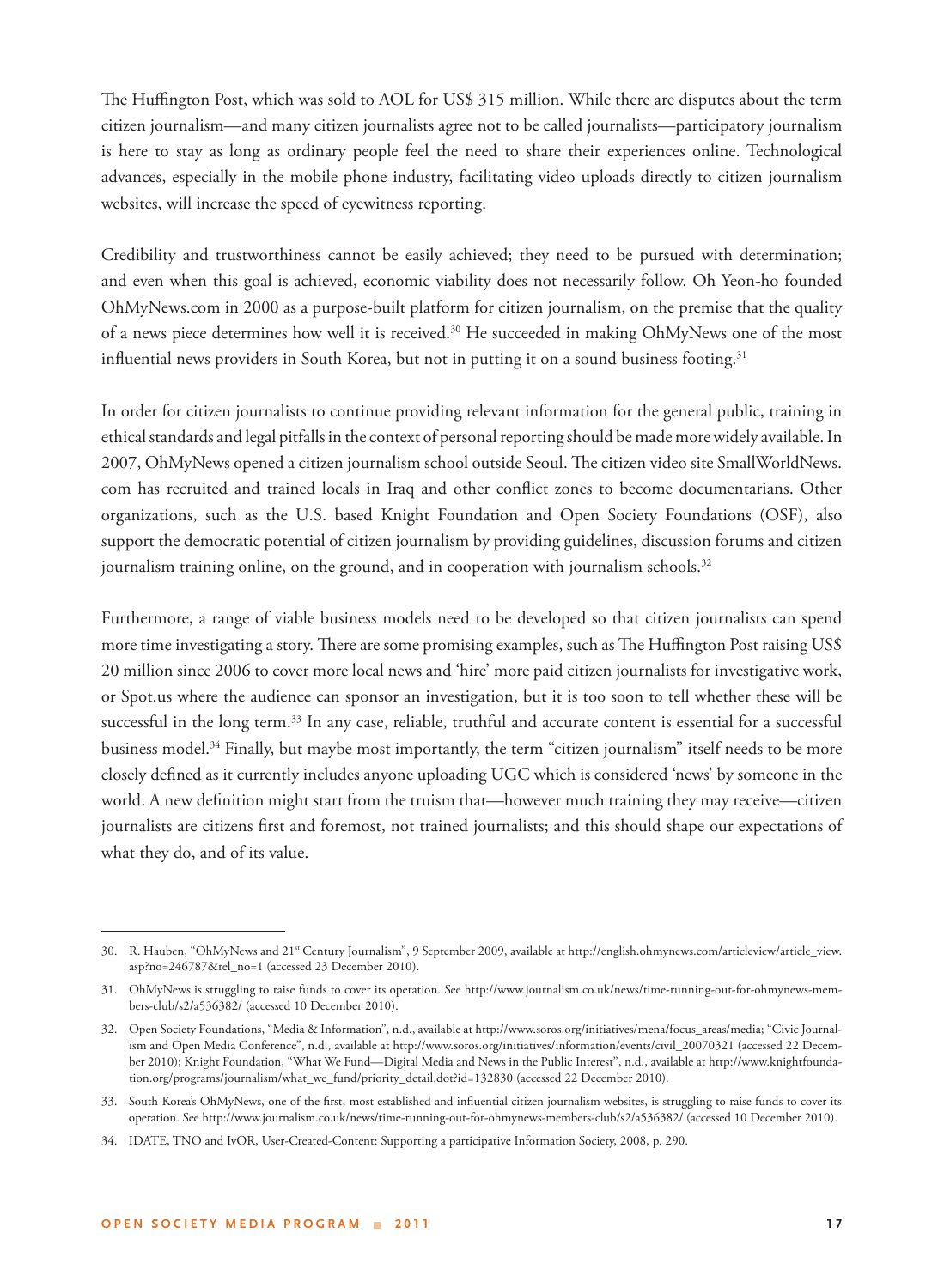### Further Reading

- S. Allan and E. Thorson (eds.), Citizen Journalism: global perspectives, New York: Peter Lang Publishing, 2009.
- A. Bruns, *Produsage: Towards a Broader Framework for User-Led Content Creation*, presented at the Creativity & Cognition Conference, Washington, D.C., 2007, available at http://citeseerx.ist.psu.edu/viewdoc/do wnload?doi=10.1.1.105.3421&rep=rep1&type=pdf.
- M. Deuze, A. Bruns, C. Neuberger, "Preparing for an Age of Participatory News", *Journalism Practice*, Vol. 1, No. 3, 2007, pp. 322–338, available at http://dx.doi.org/10.1080/17512780701504864.
- D. Gillmor, *We the Media*, Sebastopol, CA: O'Reilly Media, 2006.

Http://international.ohmynews.com/ for updated articles on citizen journalism from around the world.

J. Rosen, www.pressthink.org.